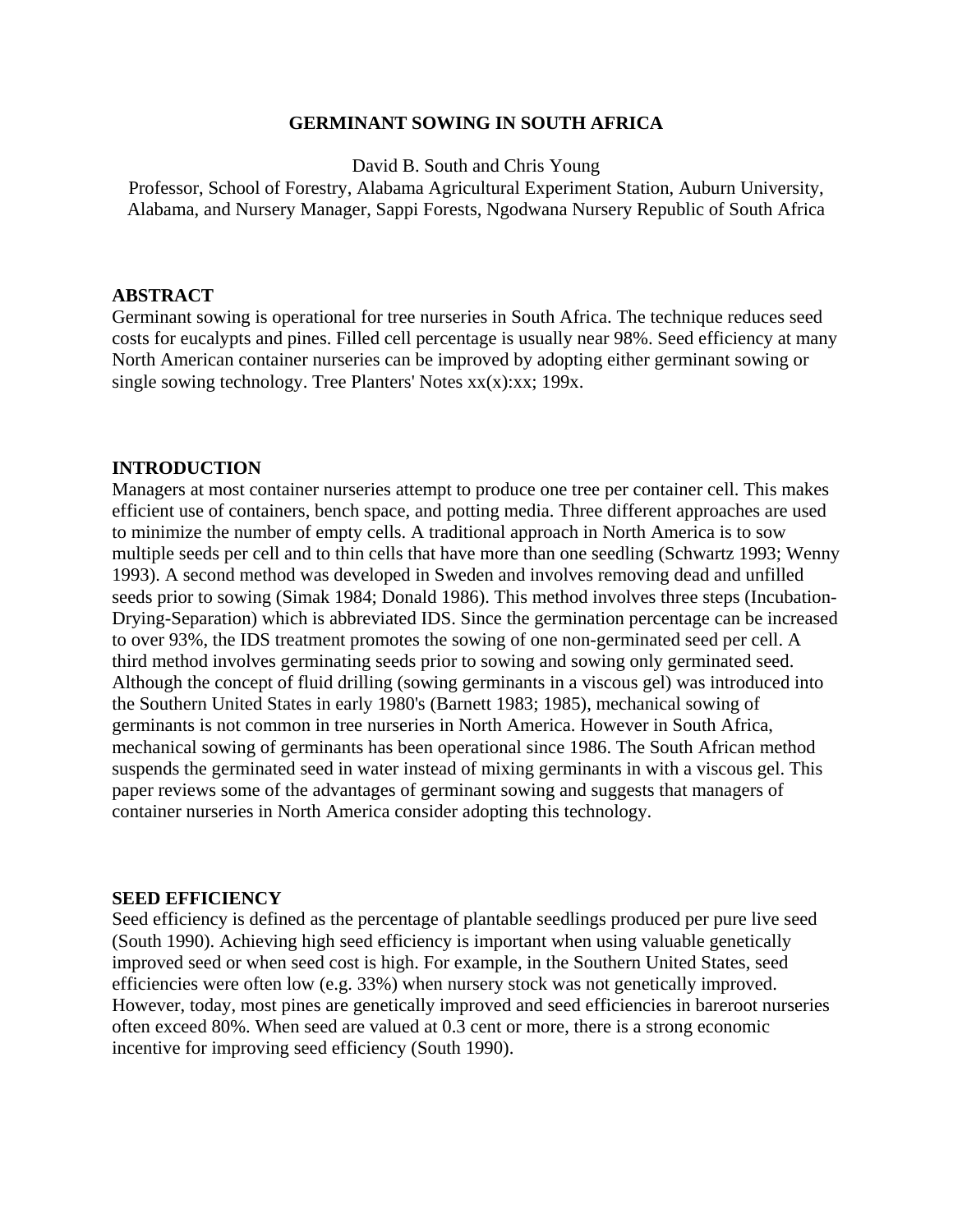In North America, seed efficiency in container nurseries can be low if multiple seed are sown in each cell. For example, in British Columbia, seed efficiency from container nurseries is expected to range from 28 to 40% for woods collected seed (Table 1). At some operational container nurseries, seed efficiency can be less than 35% (Eremko et al. 1989). In some cases, seed efficiency can be higher at bareroot nurseries (Table 2). In general, container nurseries will have high seed efficiency when single-sowing (i.e. one seed per cell) is used. Many managers will single-sow when germination percentage is more than 90%. However, some recommend sowing two or more seeds when the germination percentage is less than 95% (Wenny 1993). Four or more seeds are sometimes recommended if germination is less than 70%.

When seed costs and thinning costs are considered, the logic for multiple sowing is less attractive (Space and Balmer 1977). Table 3 compares the cost of production when using seed that costs 0.3 cent per pure live seed. In this example, seeding plus thinning costs were 34% greater for double sowing than for single sowing. Although seed and thinning costs make single-sowing more attractive, many nurseries in North America continue to multiple sow and thin. In North America, a typical nursery worker can thin about 40 trees per minute.

### **IDS SYSTEM**

In Sweden, tree seed are routinely sorted to remove dead and unfilled seeds. Fully imbibed seed are incubated (kept in warm, moist conditions) for a few days and then are placed under controlled drying condtions. During the drying process, dead seed loose water at a greater rate than live seed. After drying, seed can be separated by density separation (dead seed float and live seed sink). The IDS procedure is used on Pinus sylvestris and Picea abies to produce nongerminated seed with a high germination rate (98%). Researchers in North America have not developed the technique to an operational level. However, this method has promise for several North American species (Donald 1986; Edwards 1989; Malek 1992; McRae et al. 1994) and could be used to eliminate the need for multiple sowing.

### **GERMINANT SOWING**

In South Africa, filled cell percentages of 98 to 99% are consistently achievable with the use of germinant sowing. Originally developed in the United Kingdom, the concept was refined and simplified in South Africa. Much of the initial work was conducted in Natal by Bryan's Machinery in cooperation with Sappi Forests. The equipment is now available in North America from a distributor in Ontario. With the old system, seed were germinated in a tray, "pricked out" by hand, and transplanted into containers. With this method, about 150,000 Eucalyptus grandis seedlings could be produced from a kilogram of seed. With germinant sowing, the number of seedlings increased to 600,000/kg. With a value of \$2,000/kg for genetically improved seed, the germinant sowing system reduced seed costs by \$10/thousand seedlings.

In addition to improving seed efficiency, labor costs were reduced at the Sappi Nursery. With the old system (manual transplanting into cells), the labor for one million plants was 175 person days. With germinant sowing, labor was reduced to 51 days. These are savings in the sowing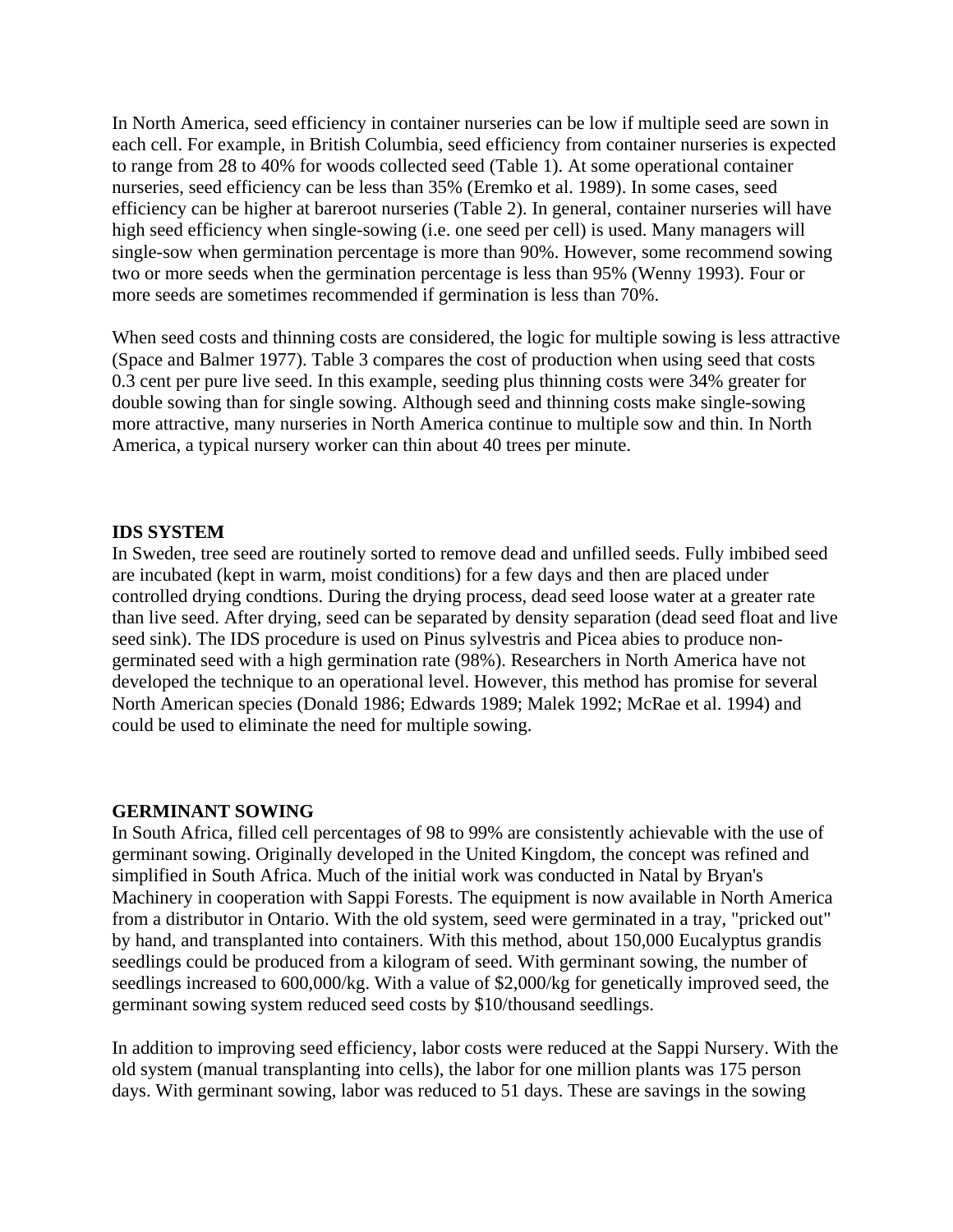operation. There are subsequent large savings in not having to thin the crop after emergence. At the Sappi Nursery, one machine can produce ten million plants/year. An added benefit is that seedling crops are very uniform because all the seed is sown at the same stage of germination.

The key to success with this technique is sorting dead from live seed. The seed sample must be clean and well graded (of the same size and mass). This factor is imperative in order to successfully separate germinated from non germinated seed. For both pine and eucalypts, the germination fluid is water. If seeds are well graded, germinants will imbibe water and will change in size but not mass. Therefore, germinants have a lower specific gravity than nongerminants. The imbibed (swollen) seeds are separated by using a sugar solution (Taylor and Kenny 1985). Seed are placed in a small amount of water and a concentrated sugar solution is slowly added until imbibed seeds float to the top. These are then removed from the solution with a tea strainer. If seeds are germinated for too long, the radicals become elongated and tangling can result in multiple sowing. Ideally, the seed coat should be broken with the radical about to emerge.

After separation, germinated seeds are placed in a water trough just below the vacuum head. Special needles on the vacuum head are dipped in the water and when removed, several germinants may adhere to each needle. A water rinse is used to remove excess germinants while one remains attached due to the vacuum. Needle size (hole size) varies from 0.1 mm to 0.9 mm. Correct needle selection is important (too small = misses; too large = doubles). Vacuum setting is also important (too low=misses; too high = doubles). Cycle time will vary with seed size. Large pine seeds require that the nozzles have a longer period in the fluid trough in order to become properly attached. For pine, almost no doubles occur but with the smaller eucalypts seeds, about 10% of the cavities will have doubles.

Bryans' Miniseeder will sow 60 to 225 trays per hour (128 cavities/tray). The system can sow one row at a time or up to 1/4 tray at a time. At the Sappi Nursery, four machines are used for sowing. Germinant sowing is used for all eucalypts and for pine when germination percentage is less than 90%. Dry, single sowing of pine is still practiced when germination is greater than 89%.

Two models of precision drilling machines are available in North America. Both are currently sold by INNO-TEC I.T.U. Inc. Thunder Bay, Ontario. The Miniseeder has a cost of \$25,000 while a full size Precision Fluid Drilling System can cost about \$48,000. The full size machine can sow full trays and production is about 66% faster than the Miniseeder. Currently, two full size machines are being used in Canada and one is in Mexico.

If the purchase of a germinant sowing machine (@ \$48,000) would eliminate double sowing, the potential savings in reduced seed costs and thinning costs could pay for the machine after only 10 million seedlings. For example, the estimated difference in cost between double sowing and germinant sowing could amount to \$5,100 per million seedlings (Table 3). This savings results when each pure live seed is worth 0.3 cent and thinning costs amount to \$4 per thousand thinned plants. In regions where seed is provided to nurseries free of charge (e.g. Canada), savings in thinning costs could pay for the machine after sowing 20 million seedlings. However, in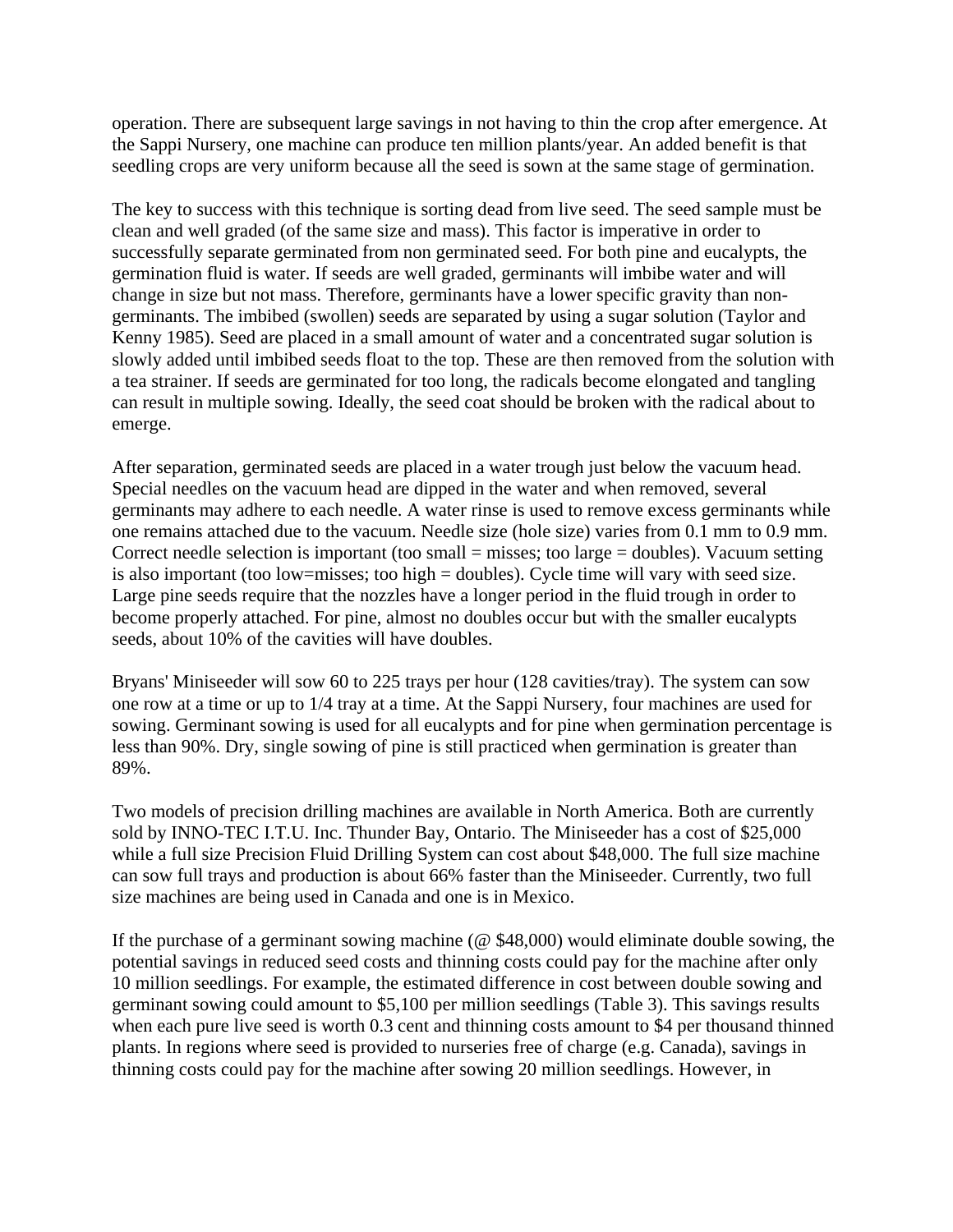situations where both seed and labor are free or inexpensive, it may be difficult to justify investing in germinant sowing.

## **LITERATURE CITED**

Barnett, J.P. 1983. Optimizing nursery germination by fluid drilling and other techniques. In: Proceedings, Southern Nursery Conferences. 1982 July 12-15 Savannah, GA: USDA Forest Service, Southern Region, Technical Publication R8-TP4: 88-96.

Barnett, J.P. 1985. Fluid drilling - a technique for improving nursery seedling establishment. In: Proceedings, Third Biennial Southern Silvicultural Research Conference. 1984 November 7-8 Atlanta, GA: USDA Forest Service, Southern Forest Experiment Station, General Technical Report SO-54: 38-41.

Donald, D.G.M. 1986. The separation of full dead seed from live seed in Pinus elliottii. p. 83-85. In D.South (ed.). Proc. of the International Symposium on Nursery Management for the Southern Pines. Auburn University, Alabama.

Edwards, D.G.W. 1989. Prospects for IDS improvement of seed quality. FRDA Research Memo No 115. Forestry Canada, Pacific Forestry Centre. 2 pp.

Eremko, R.D.; Edwards, D.G.W.; Wallinger, D. 1989. A guide to collecting cones of British Columbia conifers. FRDA report 055. Joint Pub., Forestry Canada and B.C. Ministry of Forests 114 p.

Malek, L. 1992. Priming black spruce seeds accelerates container stocking in techniculture single-seed sowing system. Tree Planters' Notes: 43:11-13.

McRae, J., Bergsten, U.; Lycksell, S. 1994. Use of the IDS treatment on southern pine seeds and its effect on seed cost and efficiency in the seedbed. In Proc. of the Southern Forest Nursery Association (IN PRESS).

Schwartz, M. 1993. Germination math: calculation the number of seeds necessary per cavity for a given number of live seedlings. Tree Planters' Notes: 44(1):19-20.

Simak, M. 1984. A method for the removal of filled dead seeds from a sample of Pinus contorta. Seed Science and Technology 12:767-775.

South, D.B. 1990. Nursery seed efficiency can affect gains from tree improvement. In: Proceedings, Southern Forest Nursery Association; 1990 July 23-26; Biloxi, MS: 46-53.

Space, J.C.; Balmer, W.E. 1977. Minimum cost calculation for container planting. USDA Forest Service, Southeastern Area State and Private Forestry. 18. p.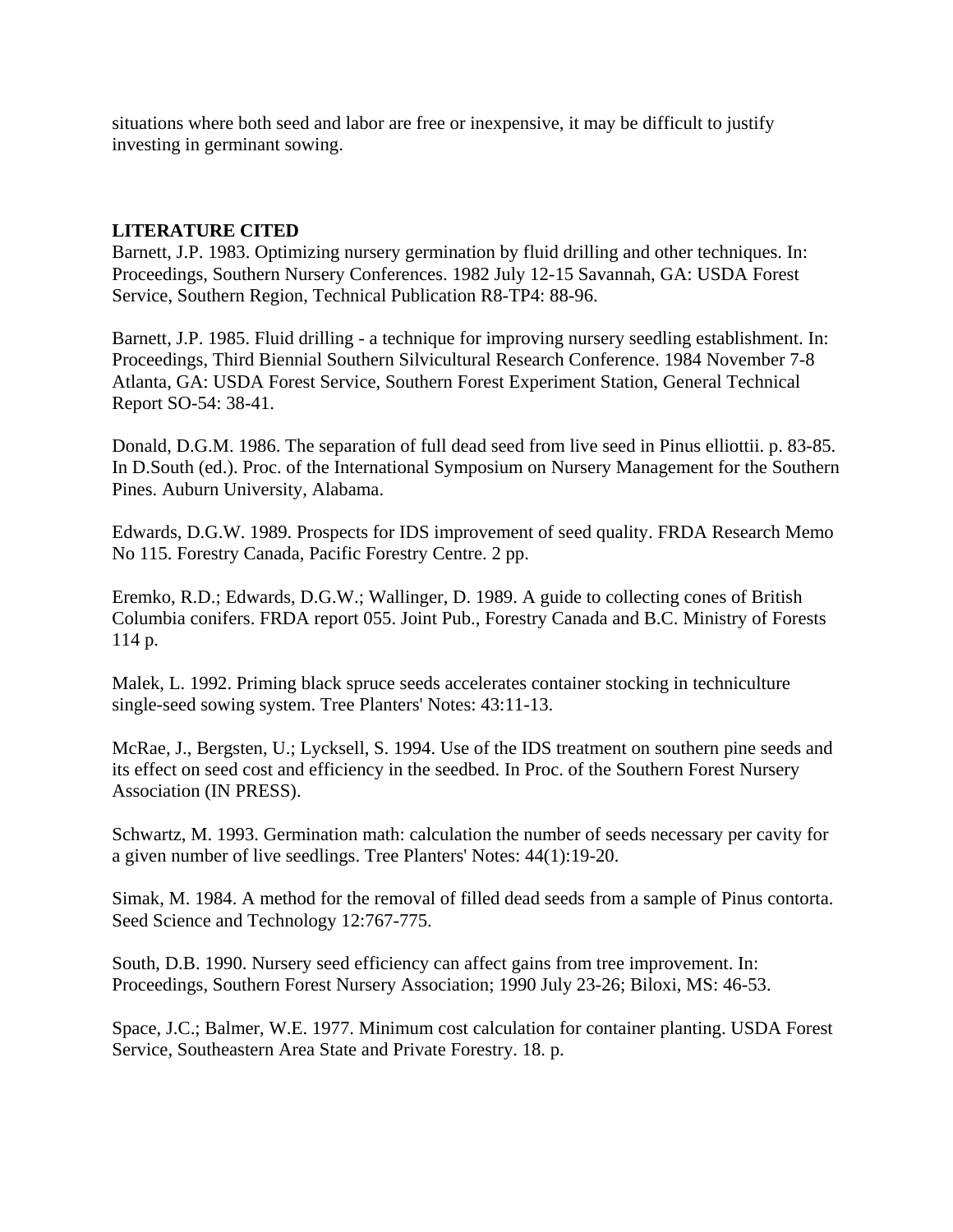Taylor, A.G.; Kenny, T.J. 1985. Improvement of germinated seed quality by density separation. Journal of the American Society of Horticultural Science 110:347-349..

Wenny, D.L. 1993. Calculating filled and empty cells based on number of seeds sown per cell: a microcomputer application. Tree Planters' Notes 44(2):49-52.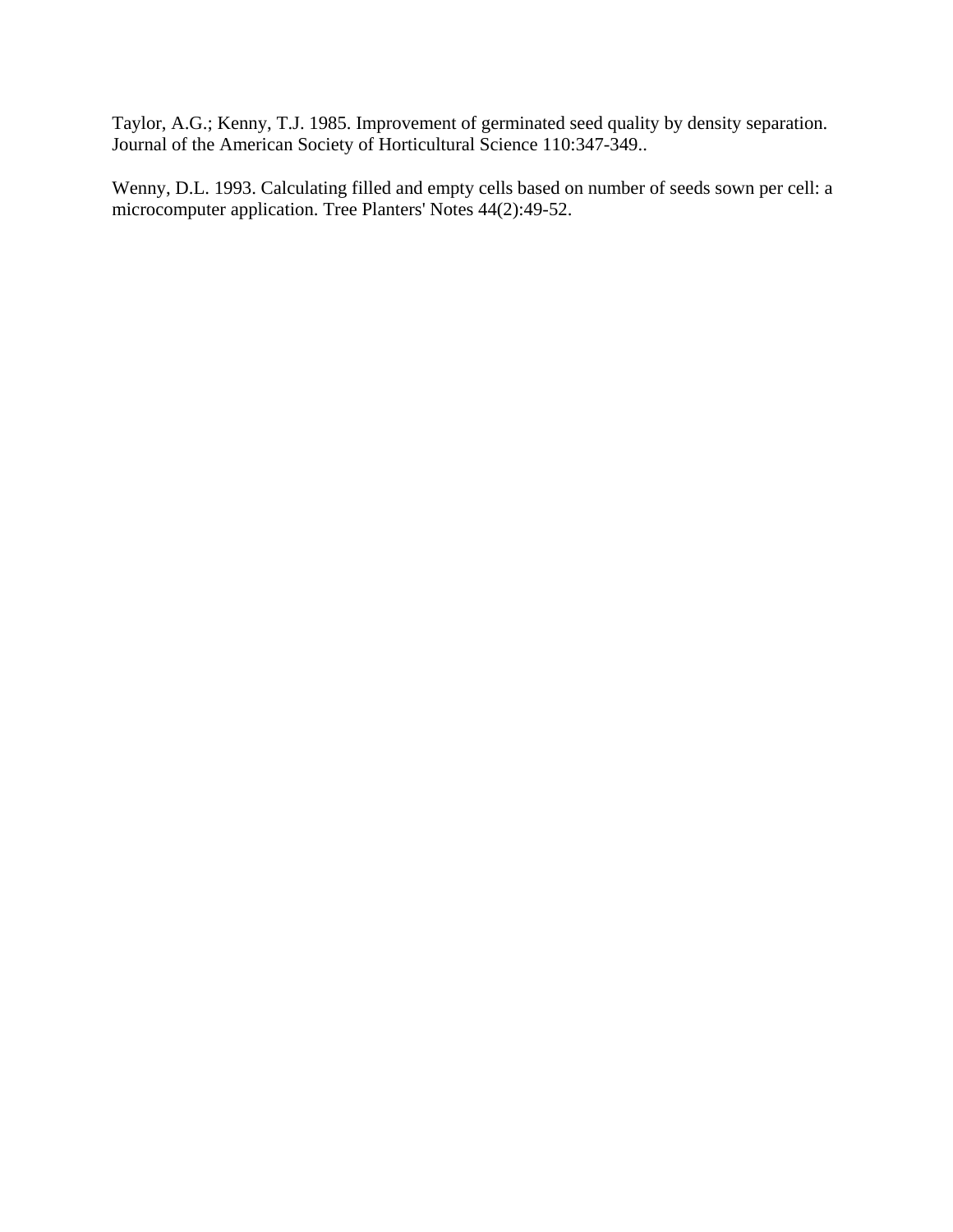Table 1. Recommended seeding rates, oversowing factor (i.e. extra cells sown to ensure meeting production targets) and expected seed efficiencyfrom container nurseries using 1994 B.C. Ministry of Forests sowing rules.

|                           | Woods collected seed |                   |                           | Seed orchard seed |                   |                    |
|---------------------------|----------------------|-------------------|---------------------------|-------------------|-------------------|--------------------|
| Germination<br>percentage | seed<br>/cell        | oversow<br>factor | seed<br>efficiency        | seed<br>/cell     | oversow<br>factor | seed<br>efficiency |
|                           |                      |                   | ------------%------------ |                   | -------------%-   |                    |
| 100                       |                      | 25                | 40                        |                   | 40                | 71                 |
| 95                        |                      | 30                | 40                        |                   | 45                | 72                 |
| 85                        |                      | 35                | 30                        |                   | 30                | 45                 |
| 75                        |                      | 40                | 32                        |                   | 40                | 32                 |
| 65                        |                      | 50                | 26                        |                   | 50                | 26                 |
| 55                        |                      | 60                | 28                        |                   | 60                | 28                 |

Table 2. Seed efficiency from container and bareroot nurseries in British Columbia during the 1980's (data from Eremko et al. 1989) and seed costs from a seed dealer.

| <b>Species</b>      | # plantable seedlings/pure live seed<br>Container | Pure live seed cost           |      |
|---------------------|---------------------------------------------------|-------------------------------|------|
|                     |                                                   | --------------%-------------- |      |
| Coastal Douglas-fir | 23                                                | 32                            | 0.21 |
| Western Hemlock     | 27                                                | 25                            | 0.09 |
| Western Larch       | 28                                                | 28                            | 0.22 |
| Lodgepole pine      | 30                                                | 41                            | 0.08 |
| Ponderosa pine      | 22                                                | 38                            | 0.80 |
| Western white pine  | 53                                                | 66                            | 0.54 |
| Sitka spruce        | 35                                                | 43                            | 0.20 |
| Grand fir           | 22                                                | 24                            | 0.42 |
| Pacific silver fir  | 59                                                | 23                            | 0.59 |